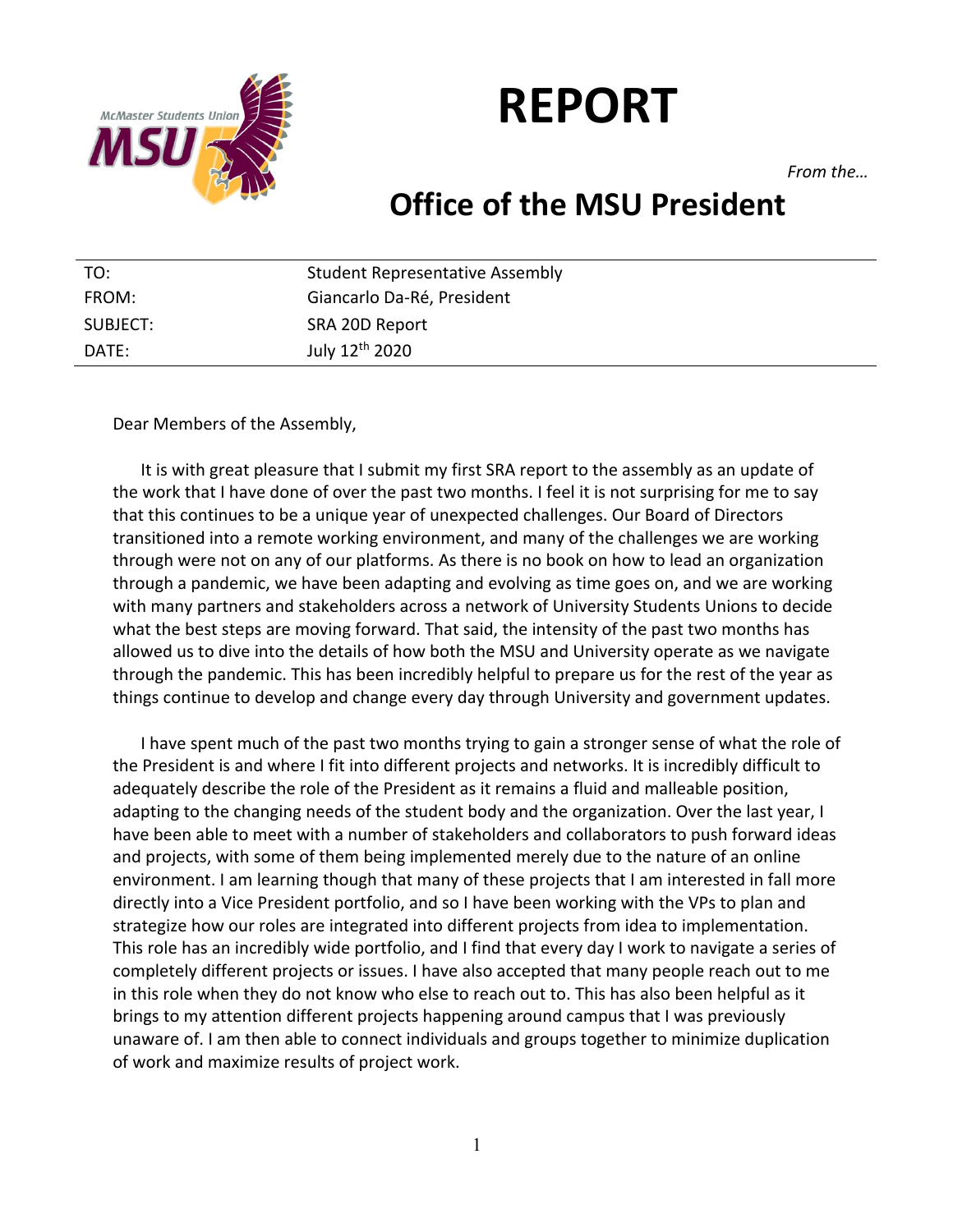This report outlines the progress I have made on my year plan as well as other challenges and successes that have arisen over the past two months. I tried to go into an appropriate amount of detail so that I am clear on the work I have done for accountability and transparency purposes, but I do not go into extreme detail as that would drastically increase the length of this report. Therefore, much of what I include in this report is related to bigger picture. Please feel free to reach out if any of you have questions or want to learn more about anything that I touch upon in this report, as I would be happy to explain in further detail.

I also want to thank everyone again for voting me into this position. I feel grateful every day for the opportunity to serve students in this position, and I will continue to hold myself accountable to McMaster students through my work. While my day-to-day work has begun to feel normal in a sense, I am constantly reminding myself that my influence on high-level decisions being made have large impacts on students, and that students are ultimately paying for the work that comes out of my portfolio.

#### **PROGRESS ON YEAR PLAN**

It has been an incredibly busy two months, and there has been lots of progress on my year plan and original platform. To put it concisely, ideas and projects have either been expedited or halted due to the pandemic. I find that many of these projects and ideas relate to conversations that have been put on the back burner for either the MSU or the University or both, and what might sometimes take a few years to happen has quickly happened over the past few months. It is a year of change, and I feel grateful to be a part of it. I have outlined below a number of these changes that I have been involved in.

#### **PLATFORM UPDATES**

#### *AODA Compliant MSU Website*

This project has going well! Jess has been the direct contact from the Board of Directors and Paula from The Underground has been the one directly communication with MPS on the progress of this project. The new website is projected to be completed and ready for the fall.

#### *Course Accessibility*

My platform point on course accessibility originally surrounded pushing for increased use of Echo360 in more courses, though this has evolved greatly after President Farrar announced that all courses would go online in late March. While McMaster has made the decision to deliver nearly all courses online for the Fall, there are still many concerns with regard to course accessibility; students have differential access to technology, are in different time zones, have differential access to internet and have privacy/accessibility concerns regarding the use of proctoring tools. I have been working with Fawziyah to voice these concerns to Kim Dej and am pushing for these concerns to be incorporated into the new Teaching & Learning strategy for the University, of which I sit on the Steering Committee.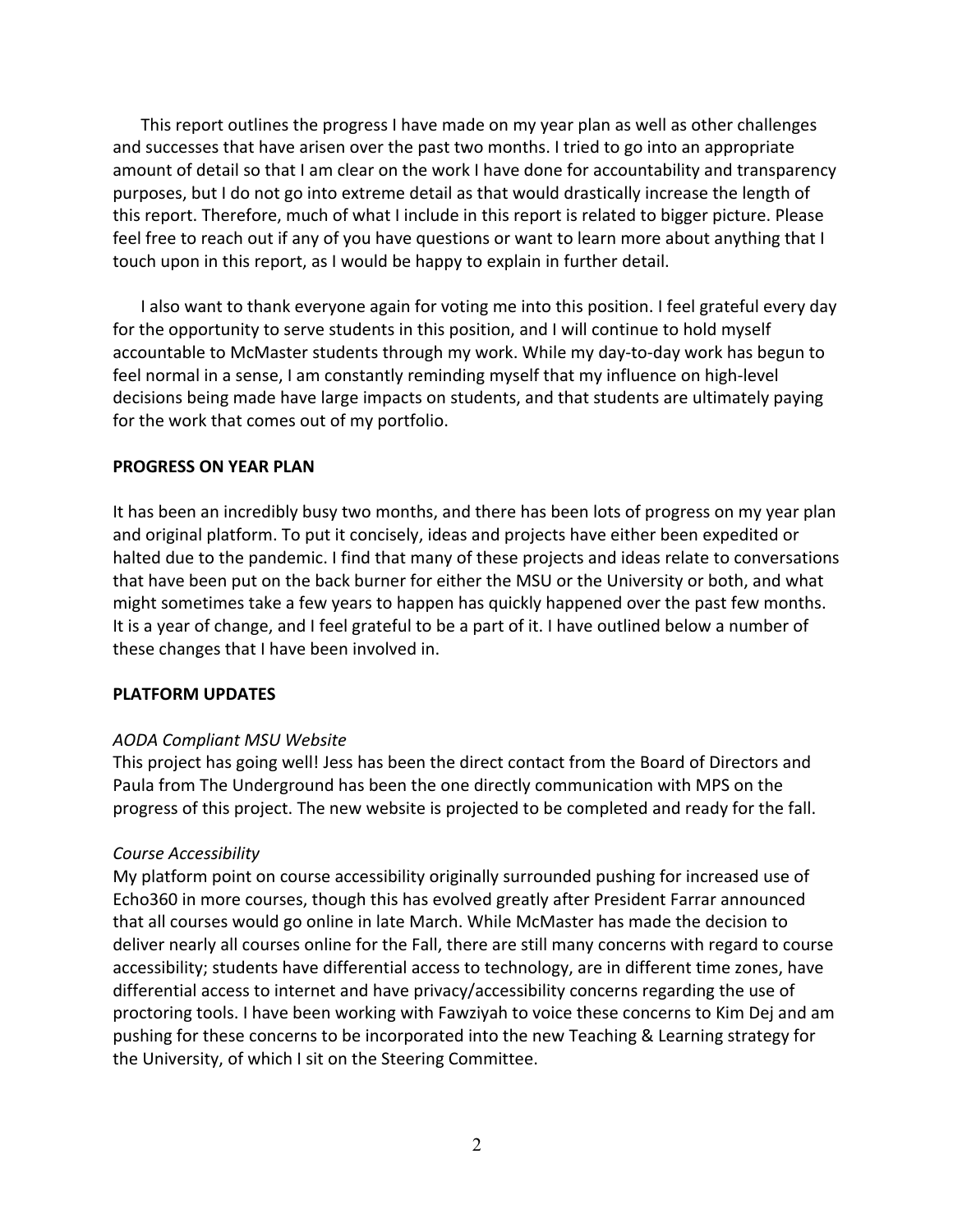# *MUSC Accessibility Audit*

MUSC is independent from the rest of campus, and so when everything was pushed online, I had little concern for the progression of this project. I recently learned that we are much further along on this initiative than I or anyone in the MSU/MUSC administration believed; an accessibility audit of MUSC was actually completed late last year as part of a larger campus audit, though this was lost in communication between campus partners. I will be meeting with Anne Pottier and Lori Diamond in the near future to discuss high-level next steps for the campus and will be working with MUSC Board of Management for next steps with these recommendations.

# *Mental Health Support and SAP Improvements*

As was originally anticipated, there are increasing concerns regarding the mental health of students during the Fall online term. Results from a recent EIO campus survey also support this. The Board has been planning how we can improve mental health support for students not just during the pandemic, but for the post-pandemic future as well. My direct contribution to these conversations has mainly been with Sean Van Koughnett - Dean of Students. Our team has also been working with We Speak Student to discuss improvements to our SAP for the coming year. These conversations are ongoing.

# *Rep Suit Rental Program*

With everything pushing online, including welcome week, no rep suits will be purchased this year. This remains a goal for the future when rep suits are purchased again for an in person welcome week.

# *Financial Aid Support and Education*

Financial aid has been an ongoing concern for our students, and this has only increased with the financial challenges of living during a pandemic. While there have been a number of initiatives to provide increased financial aid to students during the pandemic, there are students who fall in the gaps and the financial aid is not adequate for others. The federal Canada Emergency Student Benefit (CESB), will only provide support in the short-term (May-August 2020), and we have not seen any improvements to OSAP. Federal and provincial financial aid support for students in PSE remains a top priority, and we will be advocating for the extension of CESB. Our Board has also been pushing for reductions in student fees wherever possible. While tuition has unfortunately remained the same for domestic students, and increased for the vast majority of international students, we have spent a great deal of time focusing on fee reductions. We are working with the Communications team to deliver centralized messaging that includes fee reduction information for students. This will include changes to MSU fee, ancillary fees and HSR.

Our board will also be reviewing the Compulsory Ancillary Fee (CAF) agreement that we have with the University and are looking to better utilize the Student Services Advisory Committee (SSAC) subcommittees.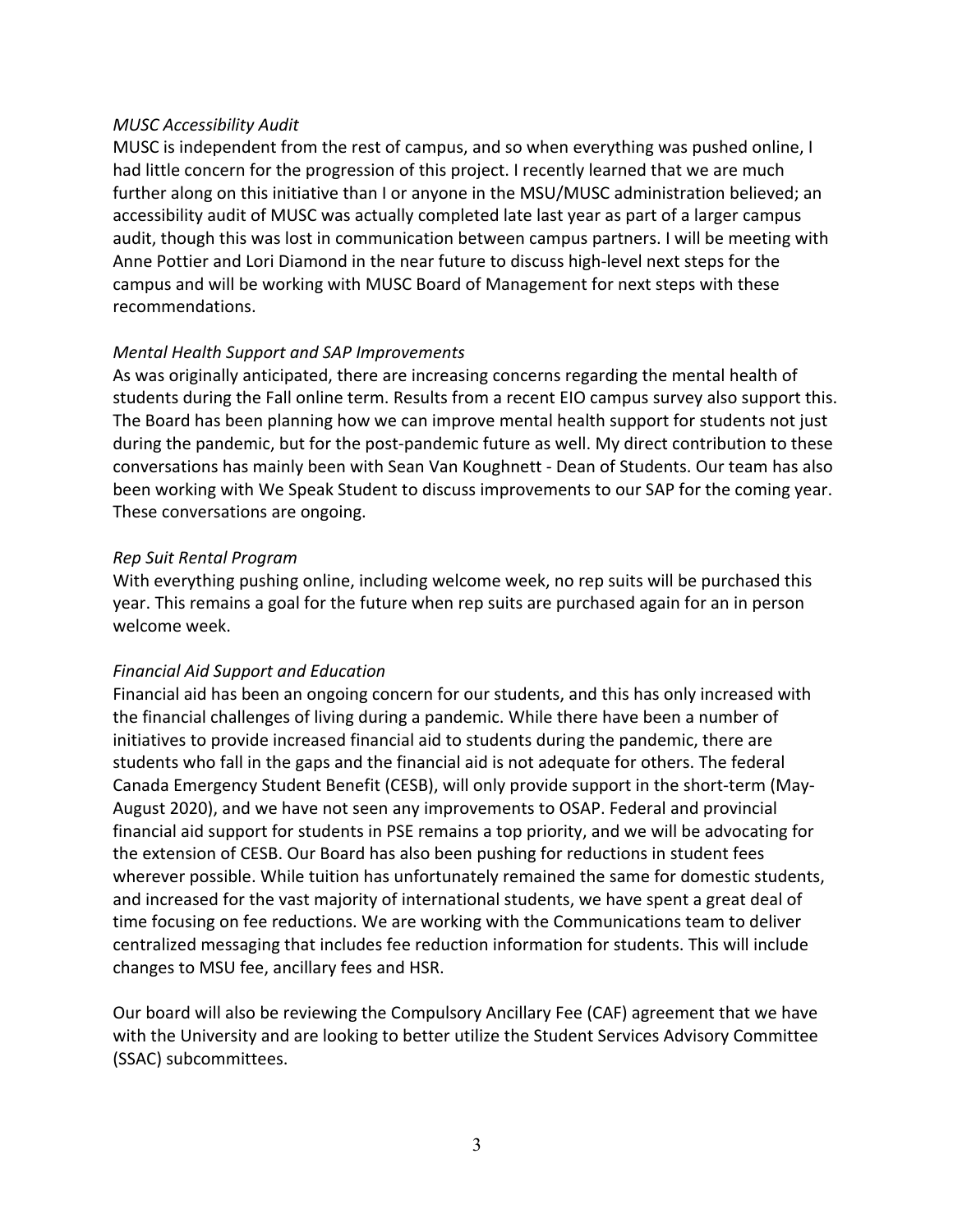#### *Phase Out of Plastic Water Bottles*

This has been something I have spent a great deal of time on, and which I have voiced as a priority to a number of individuals within the University, including President Farrar. There are two main reasons why the University is hesitant to move quickly on this; the first being that there is not currently a strong business plan for the University to consider with the financial implications of banning water bottle sales on campus. The second is that there are concerns that students will begin purchasing more surgery drinks if water bottles are not available for purchase, which would be an unhealthy alternative and against the Brighter World goals. I have been in communications with the Director of Hospitality Services at Trent and representatives from the Sustainability Office at Queens, neither of whom mentioned this as an issue on their campuses. That said, the University would like stronger research on the topic before moving forward, which I have said I will assist in gathering. I have also pushed for this to be considered a water access issue more so than a sustainability issue; if this was a conversation about sustainability and plastic reduction, we should remove all plastic bottles including sugary drinks and pops from all locations on campus. Bottle filling stations do not currently exist in all residences, and there are a number of locations on campus that lack adequate water bottle filling stations and fountains. There are currently plans to put bottle-filling stations in residences over the summer and I will be following up on this progress with HCS & Facility Services. I am also hoping that the University can use this time during the pandemic to create a strong business plan to present to upper administration along with previously mentioned research, so that we can aim for serious movement over the next year.

#### *For-Here Mugs in The Grind*

While these mugs have been ordered, due to the constraints of the pandemic we will be unable to implement the use of these mugs until campus reopens.

#### *Streamlining Waste Signage & Compost Bin Increases*

Due to the University's response to the pandemic, there has been a reduction in the number of green bins on campus for the Fall term. I will be working with campus partners to improve signage and compost bin access as discussions begin for when campus will reopen.

# *\$1 Select Hot Beverage Initiative*

Due to the pandemic, there will be changes to the operations of Union Market and students will not be able to use reusable cups and mugs. This pilot initiative has been put on hold until the future when it is safe to implement.

#### *International Student Support*

International students face very unique challenges, whether that be related to working opportunities, access to healthcare, tuition increases or any other range of barriers. These barriers have only increased due to the pandemic, and international student support has been identified as a priority for our advocacy, and the Board is working with SSC to plan how we can improve our international student support during the pandemic. It has been frustrating to see that international student tuition continues to increase even during the pandemic, and I hope to work with the SRA to improve our advocacy to faculty departments where those decisions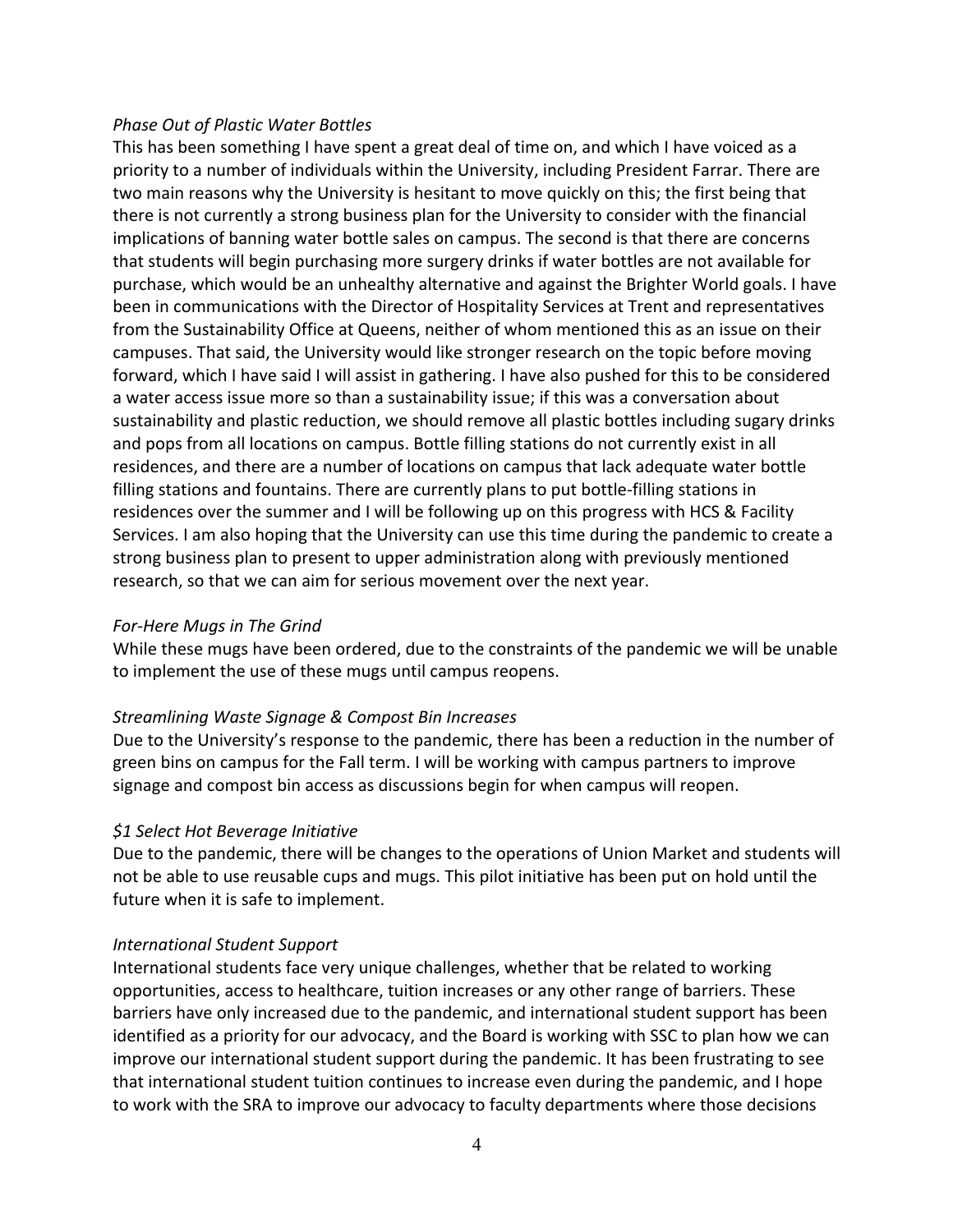are made to increase tuition. This would supplement current OUSA advocacy efforts. I have also been collecting research with the help of our Executive Assistant on different models for international student advisory committees at other universities. (It seems this is not a committee many universities currently have) I have begun writing the terms of reference for this committee and am working with Ana Pereira form SSC on the project.

#### *Consent Culture Module*

With the shift to an online world, many trainings have also been transitioned to be delivered online, making this platform point quite timely. I have met with EIO multiple times and they have shown interest in developing a module that specifically identifies resources for survivors, support networks and paths for reporting.

# *MSU Internal Document Updates*

There are still a number of MSU documents that are out of date and requiring of updates and revisions. Much of this work falls within the portfolio of the AVP Internal Governance, and so I am working with Michelle and Anika to see the progression of this as the new MSU website is developed for Fall delivery.

# *Board of Directors Social Media Presence*

This platform point has evolved from increased Board of Directors online presence to increased communication with students. Our communications team has been fantastic at answering questions during the pandemic, and the Board has been working with the communications team to deliver organizational-relevant information to students. We will be delivering more content throughout the summer as conversations, advocacy initiatives and projects develop that we have heard students voicing concerns towards. There are still plans to increase the social media presence of the Board of Directors for the academic school year.

# *Financial Stability Planning of the MSU*

As has been stated may times, we are currently going through quite a unique period of time, and the Board has frequent conversations regarding the financial state of the MSU. We will have more information about how SCI impacted this past year once the results of the audit are released. With everything moving online, both our revenue and costs are greatly decreased. Jess has been fantastic in working with our business units to plan for adapted delivery over the coming year.

# **INITIAL MEETINGS**

In order to save both time and page count, I have only outlined the major stakeholders I have been meeting with and the high-level topics of those conversations.

# *Arig al Shaibah – AVP Equity & Inclusion*

Our team has met with EIO to discuss a number of topics, including the EDI strategy, equitable hiring guidelines and best practices, campus accessibility improvement plans, changes to the SVPR office and trainings.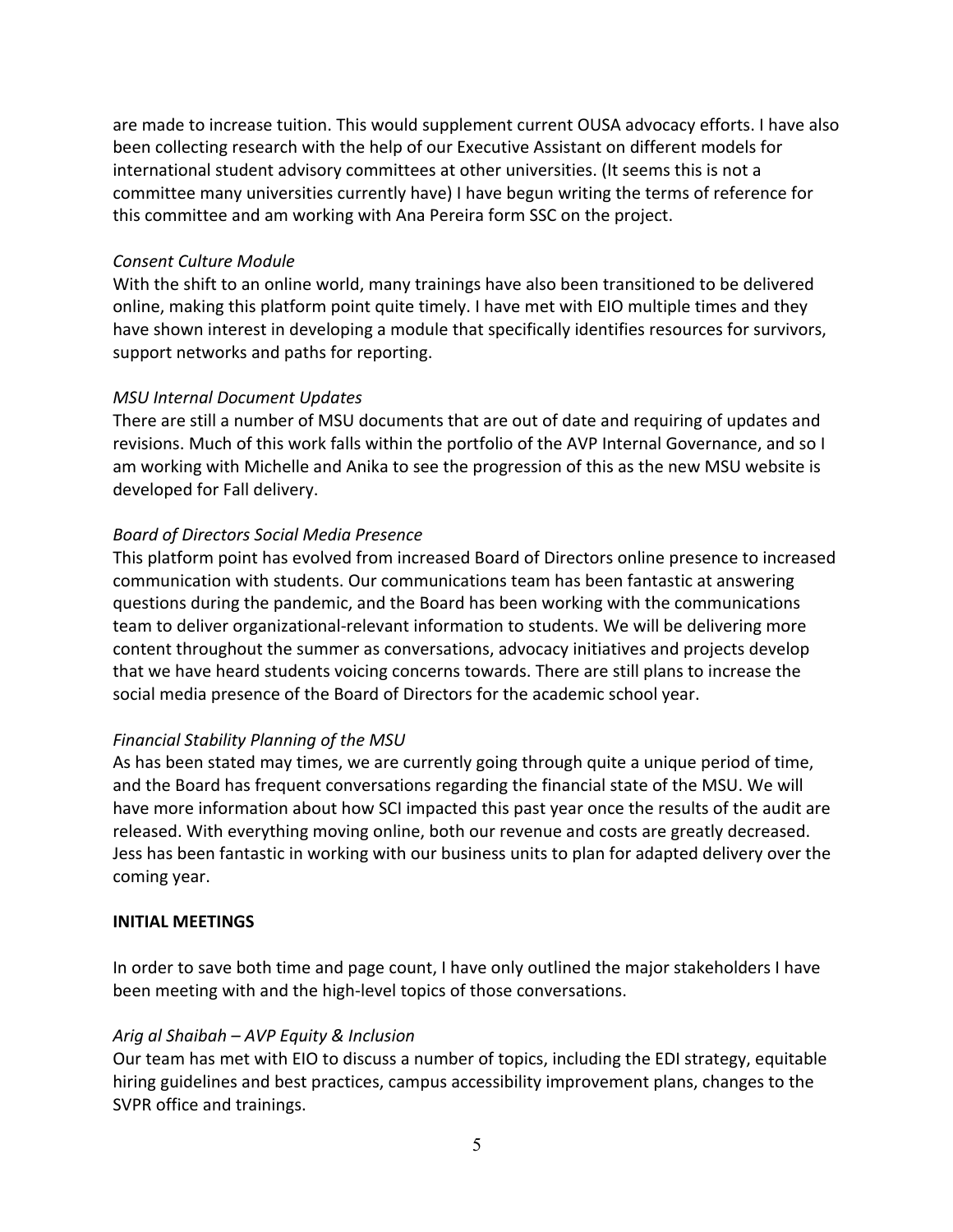# *Chris Robert – Director of Hospitality Services*

I met with Chris to discuss status of a plastic bottle ban, food accessibility on campus, sustainable products in hospitality sectors and plans for re-opening on campus.

#### *Debbie Martin – AVP Facilities*

Debbie has a very wide portfolio. We have had many discussions mainly through the Return-To-Work committee which meets twice weekly. Outside of those meetings, we have talked about campus construction projects, future of the Sustainability Council, recycling and composting on campus, safety of students on campus during the pandemic, and future residence construction plans.

# *Sean – Dean of Students*

We meet between 1-4 times a week through either 1 on 1s or through committees that we both sit on. Sean and I have had many discussions surrounding ancillary fees, tuition, student code of conduct in an online space, athletics and recreation, mental health resources and residence plans. Sean is a strong supporter of reducing the density of people on campus as much as possible, as there is fear of a second wave of cases in the Fall.

# *David Farrar - President*

David and I mainly communicate through email but have been able to connect on a few 1-on-1 calls. In these conversations we have discussed a number of student concerns including security services and financial aid. David is aware of these concerns, and we will continue discussions as we find time to connect throughout the year. We have also discussed the future of sustainability on campus; David is a strong supporter of climate action and is planning a sustainability strategy with a number of projects, initiatives and targets over the coming years.

#### *Gayleen – AVP & CTO*

Our conversations have mainly surrounded campus IT projects, the shift to online learning, the O365 Steering Committee which we both sit on, the decommissioning of the Wi-Fi network MacSecure and improving campus communication strategies for future advancement of technology. Gayleen and I also filmed a short video to get out a number of key messages out to students related to changes and advancement of technology on campus.

# *Kim Dej – Vice-Provost (Faculty)*

Kim has been fantastic to work with. We mainly work together through the Teaching & Learning Strategy Steering Committee which I sit on, which Kim and Lori Goff have been spearheading. There are a number of improvements to campus teaching and learning that come up in these conversations and it I am excited to see the roll out of the strategy later in the Fall. We also discuss the plans for course delivery in the fall, including campus strategies for any courses that must be delivered in person and how to support students through the change. I have also been pushing for increased MSAFs for students in the fall, and these conversations are ongoing.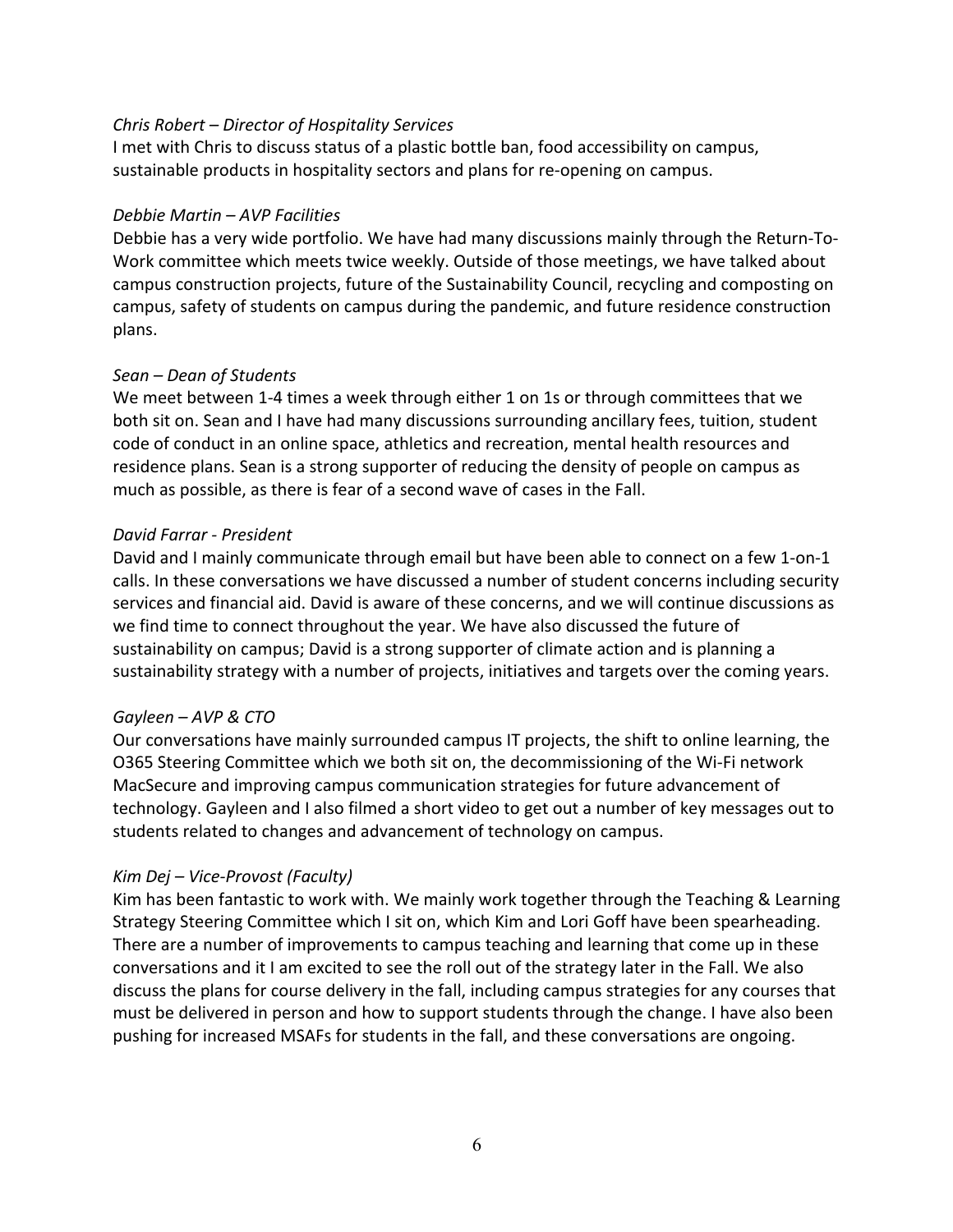#### *Rosanne Kent – Director of SWC*

We have met with the team to discuss key objectives for the year and areas of collaboration. This includes support for student leaders who have roles that support a number of other student leaders, international student support and an integrated strategy for resources provided by SWC and by our SAP to students. We also have begun discussions surrounding SWC opening in the Fall and options for students looking to access healthcare.

# *Gina Robertson – Director of SSC*

We have had great conversations so far with the team at SSC. The conversations that I have been a part of mainly involve international student support and addressing current gaps. These conversations will evolve as we learn about these gaps through student surveys being released in the summer.

# *Anne Pottier – University Librarian*

Anne and I have been having conversations for roughly a year now regarding library projects, wayfinding and accessibility on campus. Current discussions mainly involve next steps from recommendations outlined in the latest campus accessibility audit, library initiatives and plans for opening, course accessibility and closed captioning improvements. Anne will be retiring at the end of the year and she will be greatly missed from the campus community.

# *Lori Diamond – Manager of MUSC*

Lori and I have had great conversations surrounding MUSC plans for the fall, plans for clubspace, improvements to booking systems, MUSC 3<sup>rd</sup> floor feasibility study to be done this year and Ombuds.

#### *Shawn Hercules – GSA President*

Shawn and I have connected mainly to discuss how we can support each other throughout the year. We are facing some similar challenges and it will be helpful to continue our conversations. We also discussed GSA/MSU check-in meetings.

#### **Campus Re-opening**

This has been an interesting and evolving project that includes representatives from every corner of campus. I mentioned earlier that I sit on the Return-To-Work committee which is chaired by Debbie Martin and Wanda McKenna; this is where the majority of this work is channeled through. I have also set up biweekly meetings for all the Presidents from OUSA Students Unions, as well as a couple others that I meet with 1 on 1. These have been very helpful as we face many of the same issues from facilitating office dynamics in an online space to bus passes and financial aid support for students. There is always lots to talk about in these update meetings and we have started a pretty strong network that I look forward to working with as the year evolves. Much of the MSU re-opening has involved conversations with other Board members and our GM; the MSU has never had to navigate this problem before, but I am confident in the direction we are taking as an organization.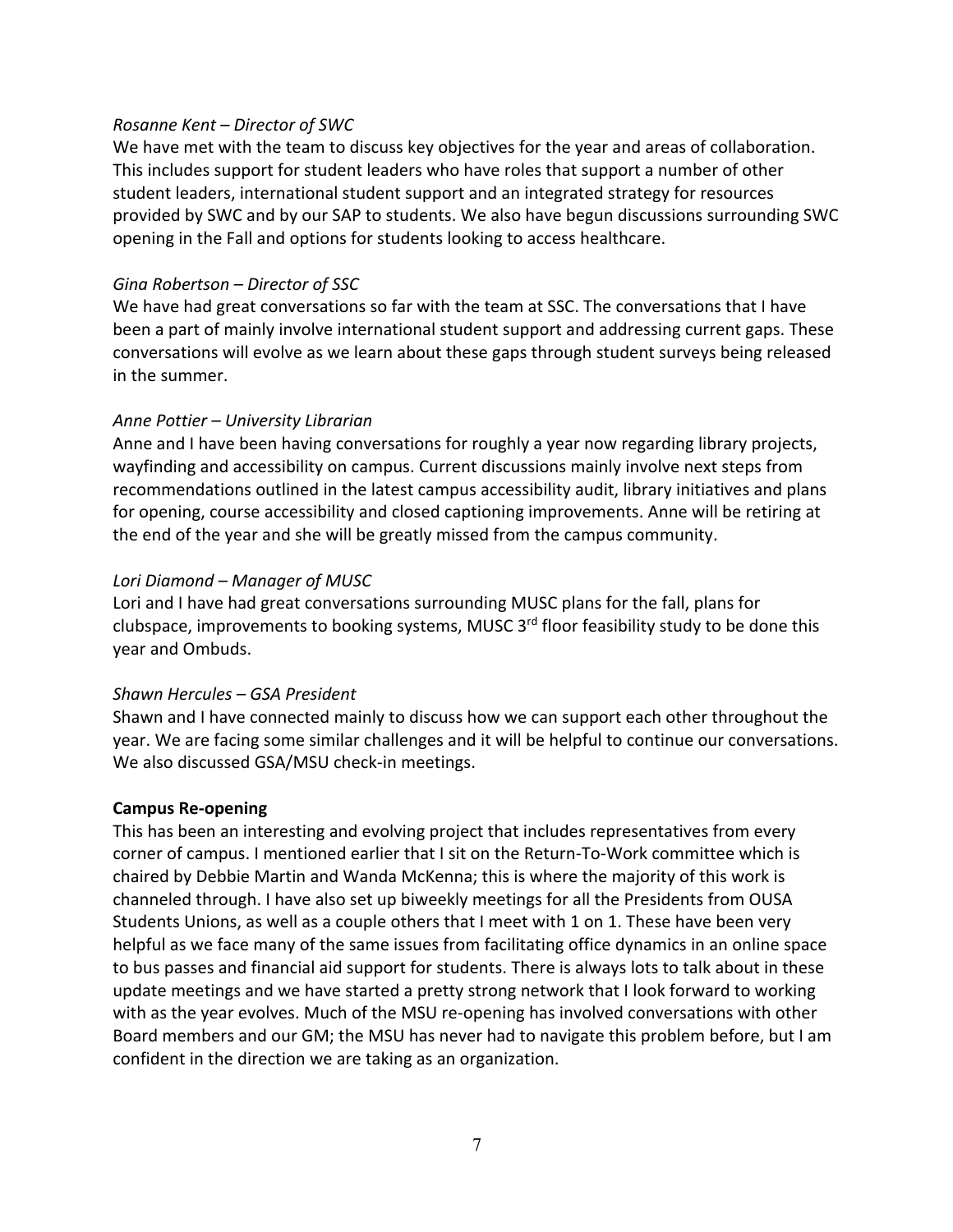#### **Meetings & Committees**

I sit on and chair far too many meetings to discuss in detail in this report, but I will briefly touch on them. I chair Executive Board meetings (biweekly), MSU Inc. & CFMU Inc. (as needed), MSU BoD (weekly) & CFMU BoD (monthly), Presidents Council meetings and MUSC Board of Management (quarterly) meetings. The first Presidents Council meeting was incredibly helpful to share information about what is happening with campus as everyone navigates through the pandemic. The second Presidents Council meeting is being scheduled for mid-August where I will have more information for everyone surrounding Fall university operations.

Aside from these meetings, I was the guest speaker at the latest University Advancement allstaff meeting which had roughly 100 campus stakeholders. I was able to present MSU priorities for the year at this meeting and connect with a number of stakeholders who I look forward to working with throughout the year. I have also attended 3 Senate meetings and 1 Board of Governors meetings. These are very helpful to understand how the University operates and some of the major conversations happening at the highest level for the University. Aside from this, I have standing meetings for UCRU Board, UCRU Governance Committee, EDI Strategy Steering Committee, T&L Strategy Steering Committee, Wireless O365 Steering Committee, Closed Captioning Steering Committee, Committee on Multi-Modal Transportation for Healthy Communities, Student Services Advisory Committee & Presidents Advisory Committee on Community Relations (PACCR). There are also standing meetings for ad-hoc problems like HSR negotiations, Clubs Department support and organizational review recommendations planning.

Please feel free to reach out if anyone has questions about specific committees or meetings that I chair or sit on. I would be happy to provide more information!

#### **Advocacy**

This is mainly the portfolio of the VP Education, but I wanted to briefly touch on some of advocacy work I have been directly involved in. The first is the motion I moved which was passed with strong support by SRA at the June 14<sup>th</sup> meeting surrounding Security Services stance. Our Board is pushing forward these conversations with our University partners including the AVP Equity & Inclusion. I have also brought these concerns directly to David Farrar. We will firmly hold this stance throughout the year, and this will be reflected in our advocacy strategies and initiatives. I also have been working closely with Fawziyah on our advocacy priorities for the year, which are outlined in our year plans. With regard to provincial and federal advocacy, I attended the OUSA Welcome Conference and ran for the UCRU Vice-Chair position. While I was not elected for the UCRU position, I have already been pushing forward all of the platform points which I ran on, including student support during COVID-19, public perception, policy bank creation and organizational infrastructure of UCRU. I will be working to achieve these goals through my seats on the Board and Governance Committee as well as through my role as the social media coordinator for the organization.

#### **Sustainability Progress**

A large shared priority for the Board this year has been sustainability work. I have been working with Board members and campus partners to advance lots of work related to sustainability on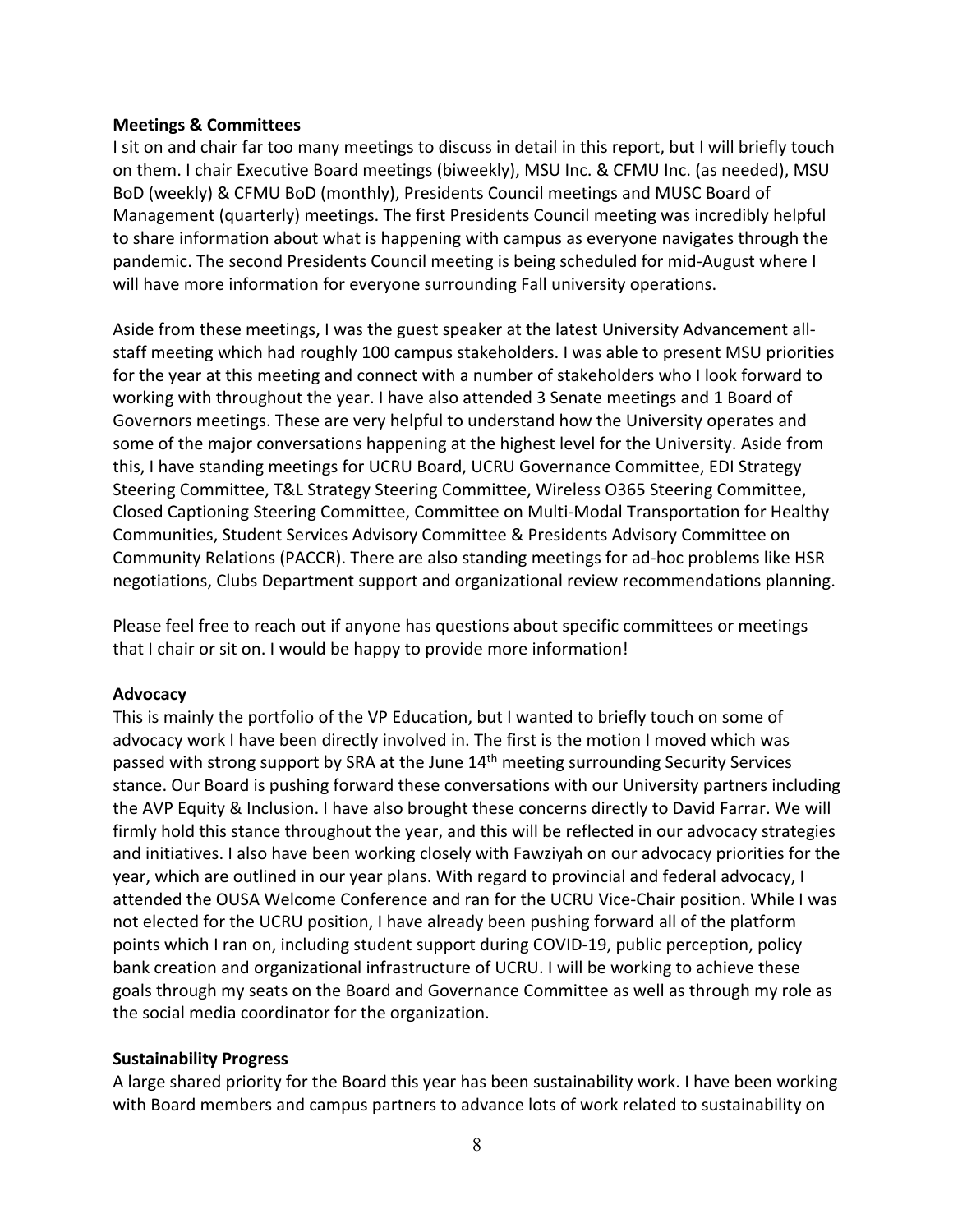campus. For information related to campus water bottle ban project, see page 4. One of the first things I did related to Sustainability was changing the Operating Policy for the MSU Sustainability Education Committee. These changes are outlined in detail in my June 14<sup>th</sup> SRA memo and motion, but feel free to reach out if anyone has questions about this. I organized the first meeting and look forward to the work and research that comes out of this committee with the improvements to the operating policy. I have also been working quite closely with the Academic Sustainability Programs Office on a number of potential projects, and we have frequent conversations about the progression of campus sustainability work. I also sit on the Sustainability Council for the University; one of my summer goals for the council is ensuring there is a completed term of reference for the Fall that pushes our mandate towards SDGrelevant work. Despite the fact that the Council is almost a year old, this has not been finalized and I think this will greatly benefit the Council in the future.

One of my larger sustainability goals surrounds building infrastructure for students to get involved in sustainability conversations and work on campus. There are a lot of students who are incredibly passionate about sustainability work on campus, but few know who to ask questions to or where to find relevant information. (One of the issues is that we do not have a McMaster Sustainability Office – this is something I am speaking to President Farrar about) I am hoping that we will see strong progress in this over the coming year.

#### **UPCOMING EVENTS, PROJECTS & ACTIVITIES**

Now that I have spent two months really understanding how things work, I am looking forward to diving into a number of projects. A few are listed below, and many more are listed in my year plan.

#### *Clubs Changes*

One of the projects I am currently working on relates to supporting our Clubs department as they write the Clubs Manual and prepare for the centralized transitioning of Clubs bank accounts to the MSU Accounting Department. They will also be hiring an Assistant Clubs Administrator shortly to manage the Clubs Advisory Council. Jenna has been a star through all of this.

# *MSU Info Campaign*

I have also been working with Communications team on an MSU Information Campaign to help students understand what the MSU is and how it operates. This is scheduled for release sometime between late August and early September.

#### *Pantry Diaries*

Another video project I am working on is related to food with the SSC and Hospitality Services called the Pantry Diaries - the project is developing, and we are hoping for delivery in September.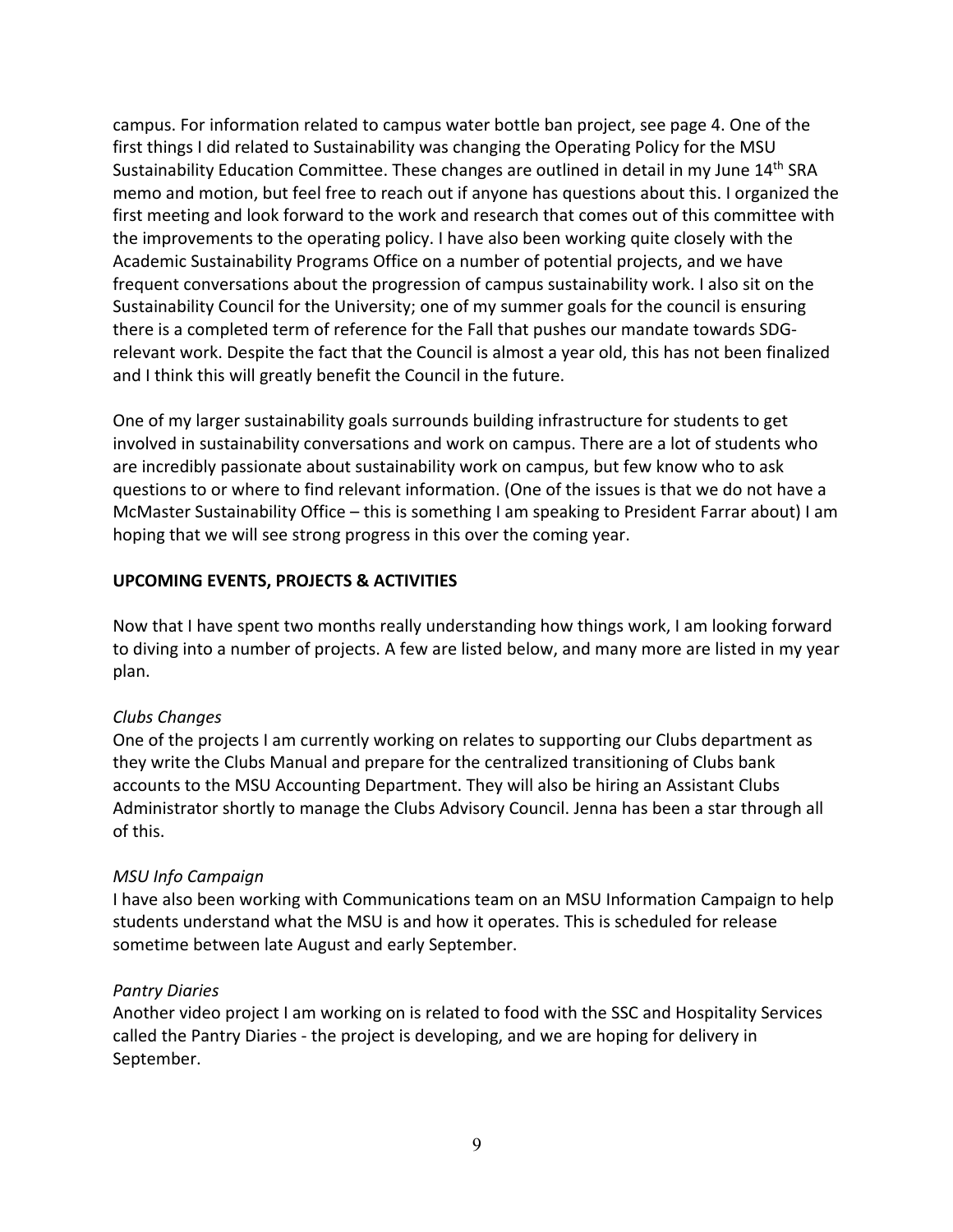#### *Abolition of Police Systems Panel Discussion*

I am working with Fawziyah to plan a panel discussion in July called "*The Time is Now: Abolition and Defunding of Police Systems*". I am looking forward to this panel discussion!

# *General Assembly*

I have been having conversations with Rhea, the MSU Speaker, on plans and options for the General Assembly. There are large concerns for what an online General Assembly would look like, and we are continuing conversations to determine the best possible solution so that we are remaining accountable to students while following the constitution.

# *Ombuds*

Work on Ombuds has continued for many years now. I have been in communication with Ombudspersons from across the country with regard to advisory committee terms of reference, and I have been writing many drafts for the McMaster Ombuds Advisory Committee. I am also working with the University Secretariat and Ombudsperson to hire an Executive Assistant role, which requires a shift in the location of the Ombuds office. We have had many discussions about this and I look forward to seeing movement over the next 6 months. It may be ambitious, but we are hoping to make any necessary MUSC renovations for space improvements over the Fall and to hire the assistant position in January 2021.

# *Organizational Review Implementation of Recommendations*

Our board has had many discussions on the recommendations that came out of the organizational review last year. We are looking forward to following through on a plan for this year that will set up the next Board to continue implementing recommendations. We have last year's Board to thank, as they set all of the groundwork for the much-needed changes outlined in the recommendations. A high-level overview of the recommendations from this report are available on the MSU website.

# **CURRENT CHALLENGES**

The two largest challenges I have faced are time and online spaces. There are so many impromptu meetings, phone calls, emails and messages in the day that it is difficult to keep up with everything. It is even harder to take time for my own mental health and this is something I am still figuring out. I also try to respond to as many emails as possible, but sometimes this is not possible as my days are drowned with meetings and phone calls for time-sensitive problems. For online spaces, I have been trying to create a healthy working environment for all MSU staff, including Board members, though this can be difficult with the amount of video calls we have every day. (I average between 25-30 a week) It has definitely been a challenge to build a healthy community environment online, but we are constantly looking to identify new ways to improve the experience for our staff. This includes assisting full time staff with resources for work-from-home ergonomic improvements and following the University's lead in extending the Canada Day holiday by two days. Our staff have been working incredibly hard through the pandemic, and it can be difficult to share gratitude with everyone in an online setting. I look forward to hopefully working with everyone in an in-person space before the end of my term.